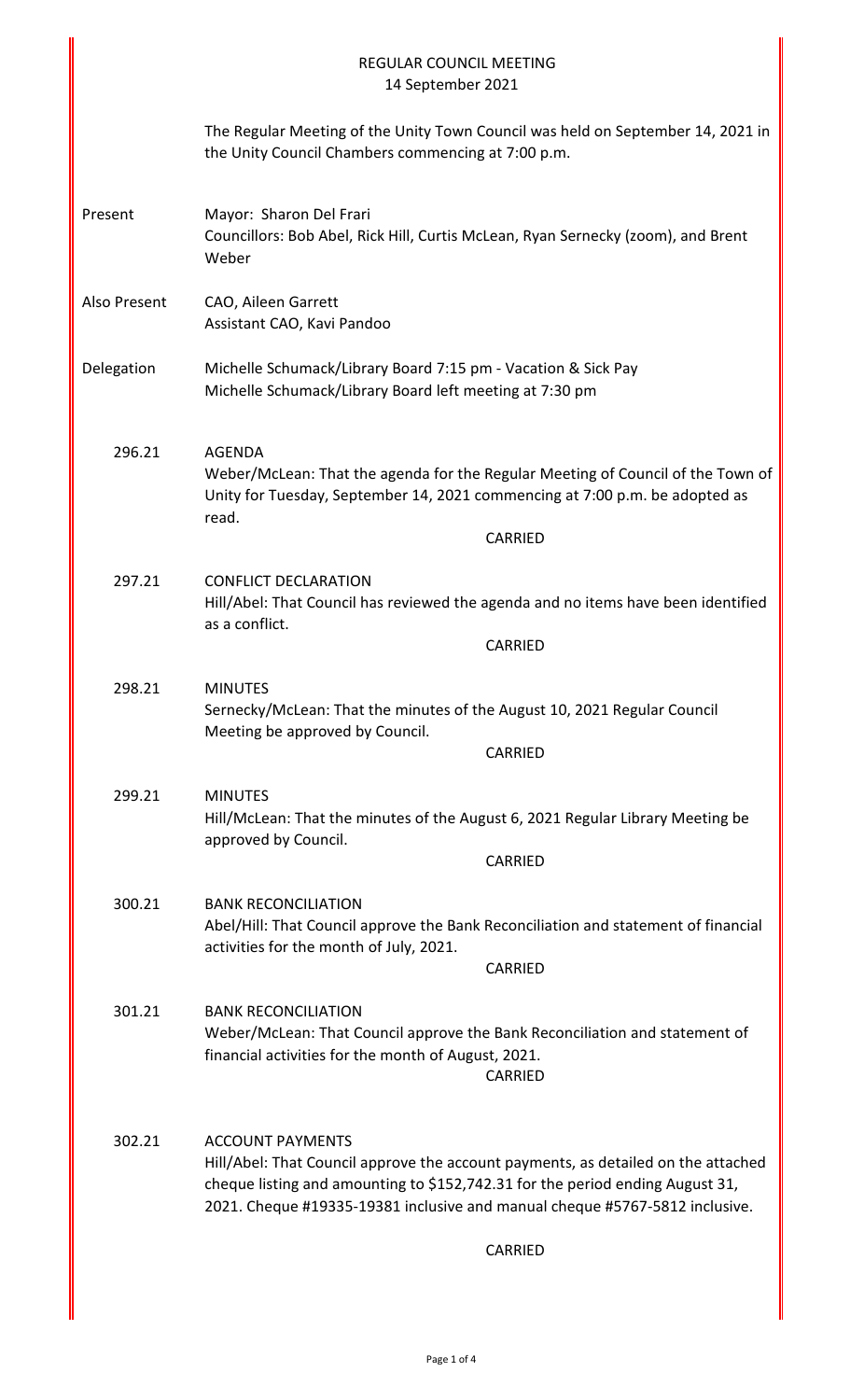| 303.21 | <b>ACCOUNT PAYMENTS</b><br>Sernecky/McLean: That Council approve the account payments, as detailed on the<br>attached cheque listing and amounting to \$1,387.50 for the period ending August<br>31, 2021. Cheque #19382 inclusive.                                                             |
|--------|-------------------------------------------------------------------------------------------------------------------------------------------------------------------------------------------------------------------------------------------------------------------------------------------------|
|        | CARRIED                                                                                                                                                                                                                                                                                         |
| 304.21 | <b>ACCOUNT PAYMENTS</b><br>Weber/Hill: That Council approve the account payments, as detailed on the<br>attached cheque listing and amounting to \$581,894.82 for the period ending<br>September 14, 2021. Cheque #19383-19423 inclusive and manual cheque #5813-<br>5859 inclusive.<br>CARRIED |
| 305.21 | <b>EMPLOYEE PAYROLL</b><br>Abel/Sernecky: That Council approve the payment of employee payroll (net pay) in<br>the amount of \$83,836.24 on the cheque listing for the month of August 2021 and<br>representing cheque numbers 20210349 to 20210408.<br><b>CARRIED</b>                          |
| 306.21 | <b>COUNCIL PAYROLL</b><br>Weber/McLean: That Council approve the payment of Council payroll (net pay) in<br>the amount of \$3,065.05 on the cheque listing for the month of August 2021 and<br>representing cheque numbers 20210409 to 20210415.<br>CARRIED                                     |
| 307.21 | RAIL SAFETY PROCLAMATION REQUEST<br>Hill/Abel: That Council review Rail Safety Proclamation request and adopt resolution<br>to support national Rail Safety Week to be held from September 20 to 26, 2021.                                                                                      |
|        | <b>CARRIED</b>                                                                                                                                                                                                                                                                                  |
| 308.21 | <b>MINISTRY OF HIGHWAYS</b><br>Sernecky/Weber: That Council approve proposed change from The Ministry of<br>Highways and approve Ministry of Highways plan to implement an 80 km/h speed<br>zone on highway 21, south of Unity.<br>CARRIED                                                      |
|        |                                                                                                                                                                                                                                                                                                 |
| 309.21 | <b>REPORT</b><br>McLean/Hill: Council accept the August 2021 Policing Report.<br>CARRIED                                                                                                                                                                                                        |
| 310.21 | <b>RECOMMENDATION</b><br>Abel/Sernecky: That Council approve the recommendation submitted by Bylaw<br>Enforcement Officer Randy Kammerer, to amend Town of Unity Bylaw 986-P-14<br>Section 4.1 Motor Vehicle Noises by adding the following as Sub Section 3:                                   |
|        | Unity Motocross Club Incorporated shall restrict operation of all motorized<br>conveyances to the following dates and times:                                                                                                                                                                    |
|        | Month of May - 9:30 AM TO 8:00 PM<br>Months of June, July & August - 9:30 AM TO 9:30 PM<br>Months of September & October - 9:30 AM TO 8:00 PM                                                                                                                                                   |
|        | <b>CARRIED</b>                                                                                                                                                                                                                                                                                  |
|        |                                                                                                                                                                                                                                                                                                 |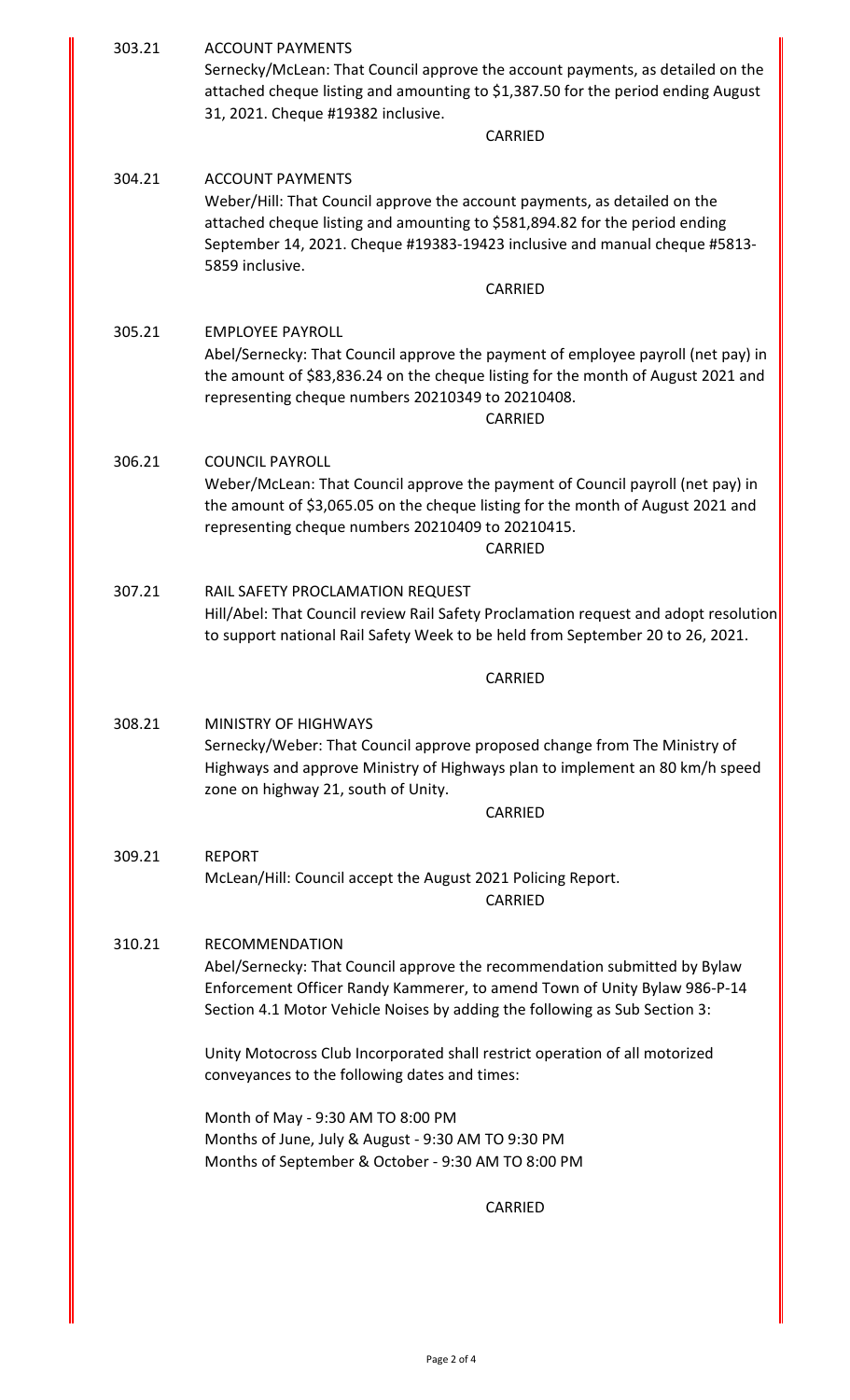| 311.21 | <b>RECOMMENDATION</b><br>Weber/McLean: That Council approve the recommendation submitted by Bylaw<br>Enforcement Officer Randy Kammerer, to amend Town of Unity Bylaw 1112-P-21<br>Appendix 2 - Yield Streets by including the following intersection:                                             |
|--------|----------------------------------------------------------------------------------------------------------------------------------------------------------------------------------------------------------------------------------------------------------------------------------------------------|
|        | Intersection of 3rd Avenue West and 1st Street West for northbound and<br>southbound traffic.                                                                                                                                                                                                      |
|        | It is further recommended that Town of Unity Public Works install these 2 signs as<br>soon as possible at the appropriate locations.                                                                                                                                                               |
|        | CARRIED                                                                                                                                                                                                                                                                                            |
| 312.21 | <b>RESIGNATION</b><br>Hill/Abel: That Council accept with regret the letter of resignation submitted by<br>Councillor Bonogofski.                                                                                                                                                                  |
|        | CARRIED                                                                                                                                                                                                                                                                                            |
| 313.21 | <b>AGREEMENT</b><br>Sernecky/Weber: That Council enter into a Doctor Incentive Program agreement,<br>per Policy 3.28, with Dr. Nermin Matta.<br><b>CARRIED</b>                                                                                                                                     |
| 314.21 | HOLIDAY - THE NATIONAL DAY FOR TRUTH AND RECONCILIATION<br>McLean/Hill: That Council observe September 30th as The National Day for Truth<br>and Reconciliation, and will recognize The National Day for Truth and Reconciliation<br>as a paid holiday for the Town of Unity employees.<br>CARRIED |
| 315.21 | <b>BYLAW</b><br>McLean/Hill: That Bylaw No. 1121.P.21 be introduced and read a first time at this<br>meeting.<br>CARRIED                                                                                                                                                                           |
| 316.21 | <b>BYLAW</b><br>Sernecky/Abel: That Bylaw No. 1121.P.21 be read a second time.<br><b>CARRIED</b>                                                                                                                                                                                                   |
| 317.21 | <b>BYLAW</b><br>Weber/McLean: That Bylaw No. 1121.P.21 be given three readings at this meeting.                                                                                                                                                                                                    |
|        | Members voting: 6<br>Voted in favour: 6                                                                                                                                                                                                                                                            |
|        | <b>CARRIED UNANIMOUSLY</b>                                                                                                                                                                                                                                                                         |
| 318.21 | <b>BYLAW</b><br>Hill/Abel: That Bylaw No. 1121.P.21 as annexed to and forming part of these<br>minutes be read a third and final time this 14th day of September, 2021.<br><b>CARRIED</b>                                                                                                          |
| 319.21 | <b>BYLAW</b><br>Hill/Abel: That Bylaw No. 1122.P.21 be introduced and read a first time at this<br>meeting.<br>CARRIED                                                                                                                                                                             |